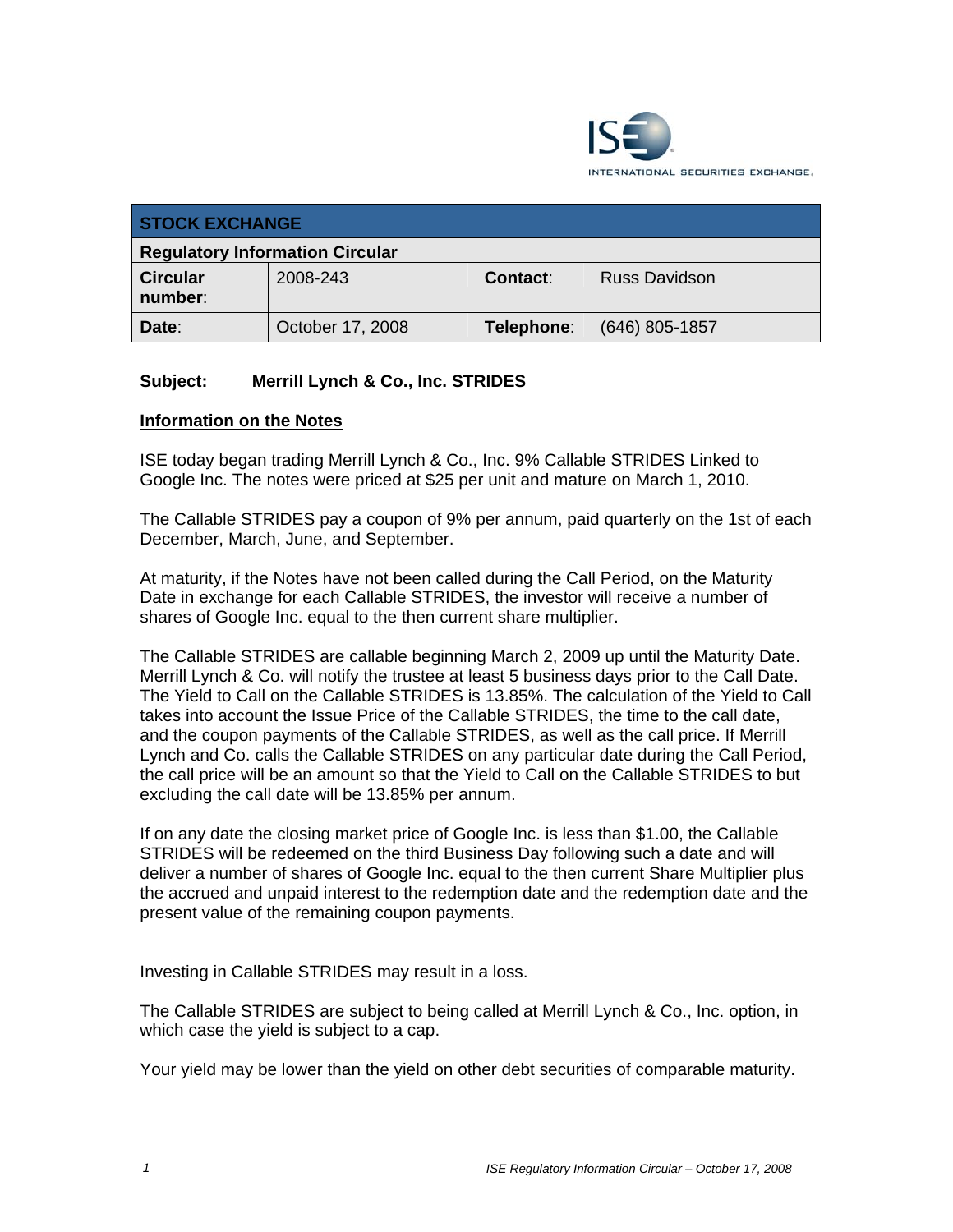The return may be limited and will not be identical to the return of owning the Deliverable Shares.

Many factors affect the trading value of the Callable STRIDES; these factors interrelate in complex ways and the effect of any one factor may offset or magnify the effect of another factor.

Amounts payable on the Callable STRIDES may be limited by state law.

The Underlying Company has no obligations relating to the Callable STRIDES and no diligence has been performed with respect to the Underlying Company.

Callable STRIDES holders are not entitled to stockholder's rights.

Purchases and sales of the Deliverable Shares by Merrill Lynch & Co., Inc. and their affiliates may affect your return.

Potential conflicts of interest could arise.

Tax consequences are uncertain.

Trading in the shares on ISE is on a UTP basis and is subject to ISE equity trading rules. The shares will trade from 9:00 a.m. until 4:00 p.m. Eastern Time. Equity Electronic Access Members ("Equity EAMs") trading the shares during the Pre-Market Session are exposed to the risk of the lack of the calculation or dissemination of underlying index value or intraday indicative value ("IIV"). For certain derivative securities products, an updated underlying index value or IIV may not be calculated or publicly disseminated in the Pre-Market hours. Since the underlying index value and IIV are not calculated or widely disseminated during Pre-Market hours, an investor who is unable to calculate implied values for certain derivative securities products during Pre-Market hours may be at a disadvantage to market professionals.

Equity EAMs also should review NASD Notice to Members 03-71 for guidance on trading these products. The Notice reminds members of their obligations to: (1) conduct adequate due diligence to understand the features of the product; (2) perform a reasonable-basis suitability analysis; (3) perform customer-specific suitability analysis in connection with any recommended transactions; (4) provide a balanced disclosure of both the risks and rewards associated with the particular product, especially when selling to retail investors; (5) implement appropriate internal controls; and (6) train registered persons regarding the features, risk and suitability of these products.

**This Regulatory Information Circular is not a statutory Prospectus. Equity EAMs should consult the Trust's Registration Statement, SAI, Prospectus and the Fund's website for relevant information.**